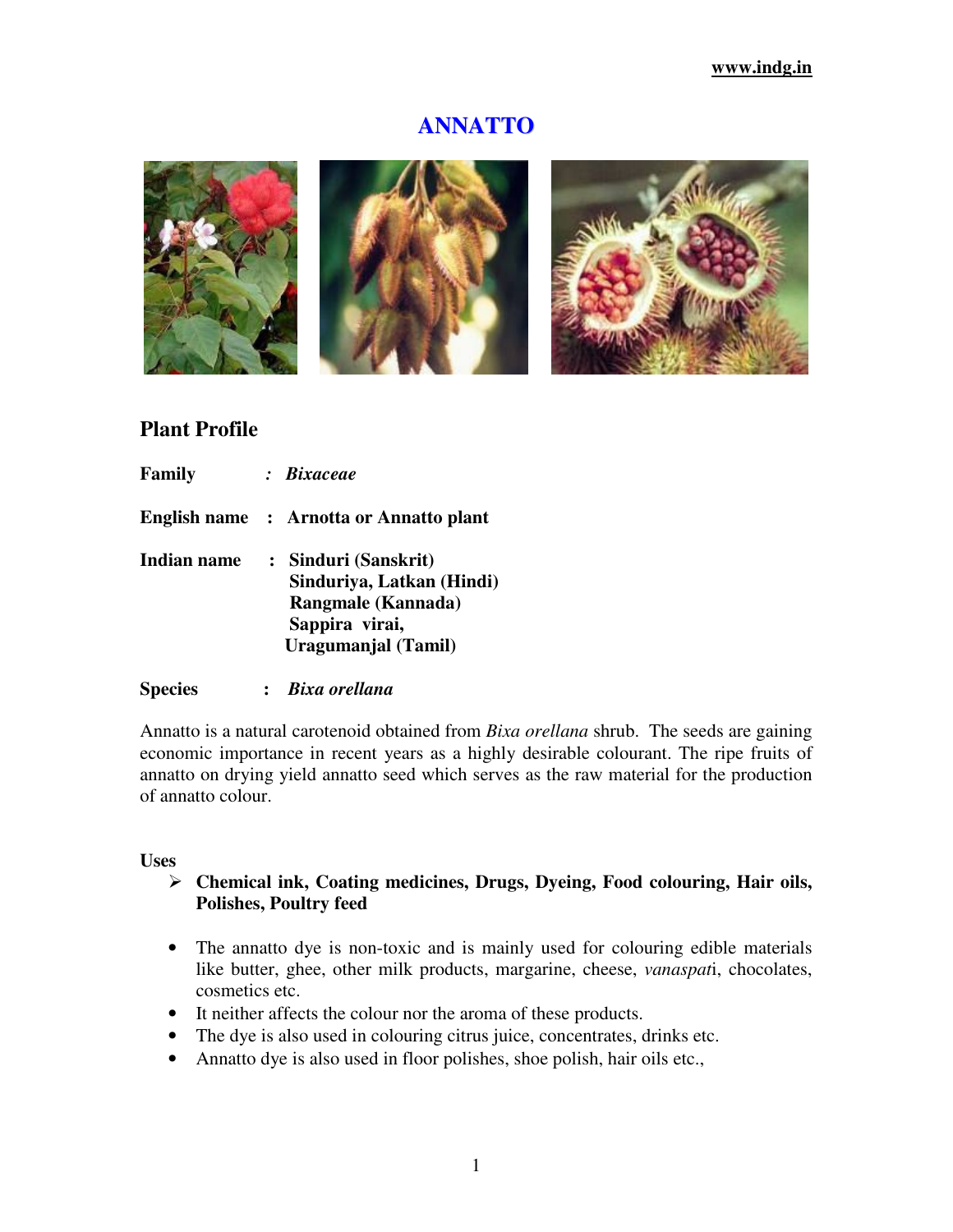**SOIL** 

- It is a hardy tree and does not require very fertile soil for its cultivation. An average soil which has moisture retaining capacity is suitable for the cultivation of this crop.
- Soil which is poor in drainage and has rocks in the subsoil should be avoided.

# **CLIMATE**

- Annatto is a tropical plant. It can be grown successfully in a warm dry climate.
- It cannot withstand frost and hence unsuitable for cultivation in the places where frost occurs frequently.

# **VARIETIES**

There are no named varieties in this crop

## **INPUTS**

| Sl.No.         | <b>Materials</b>     | Per acre                                                                                                                              | Per hectare |
|----------------|----------------------|---------------------------------------------------------------------------------------------------------------------------------------|-------------|
|                | Number of seedlings  | 200                                                                                                                                   | 500         |
|                | Farm Yard Manure (t) | 10                                                                                                                                    | 25          |
| $\overline{3}$ | Fertilizers          | Annatto is presently being grown as an avenue<br>tree or a hedge plant; hence, its fertilizer<br>requirement is yet to be worked out. |             |

# **CULTIVATION**

## **Propagation**

- Best time for raising the nursery is during April-May months. The plant can be propagated by seeds or through stem cuttings.
- Seedlings are raised in polythene bags containing a mixture of soil, sand and manure. Seeds germinate in about 8-10 days and only one seedling is grown in each bag.

## **Transplanting**

- Seedlings are transplanted when they are 20 cm tall.
- Pits of size 30 cm<sup>3</sup> are dug in early March at a spacing of 4.5 m x 4.5 m. They are filled with a mixture of soil and compost before the onset of monsoon.
- One year old healthy seedlings are planted in the main field at the onset of rains.